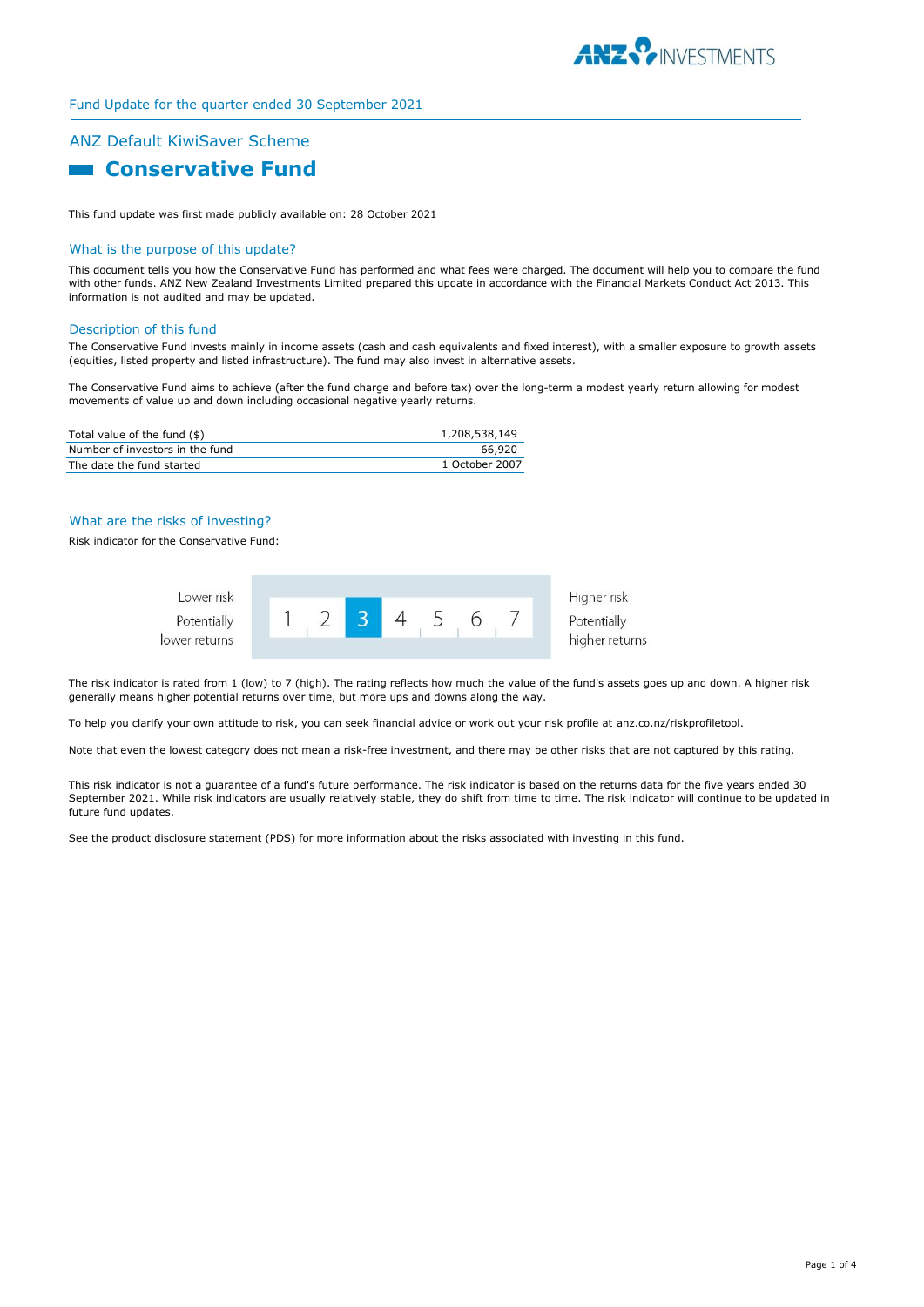## How has the fund performed?

|                                               | Average over past<br>five years | Past year |
|-----------------------------------------------|---------------------------------|-----------|
| Annual return                                 |                                 |           |
| (after deductions for charges and tax)        | 4.02%                           | 4.39%     |
| <b>Annual return</b>                          |                                 |           |
| (after deductions for charges but before tax) | 4.91%                           | 4.63%     |
| Market index annual return                    |                                 |           |
| (reflects no deduction for charges and tax)   | 4.72%                           | $3.39\%$  |

The market index annual return is calculated using the target investment mix and the indices of each asset class.

Additional information about the market index is available in the statement of investment policy and objectives on the offer register at www.discloseregister.companiesoffice.govt.nz.



## **Annual return graph**

This shows the return after fund charges and tax for each of the last 10 years ending 31 March. The last bar shows the average annual return for the last 10 years, up to 30 September 2021.

**Important:** This does not tell you how the fund will perform in the future.

Returns in this update are after tax at the highest prescribed investor rate (PIR) of tax for an individual New Zealand resident. Your tax may be lower.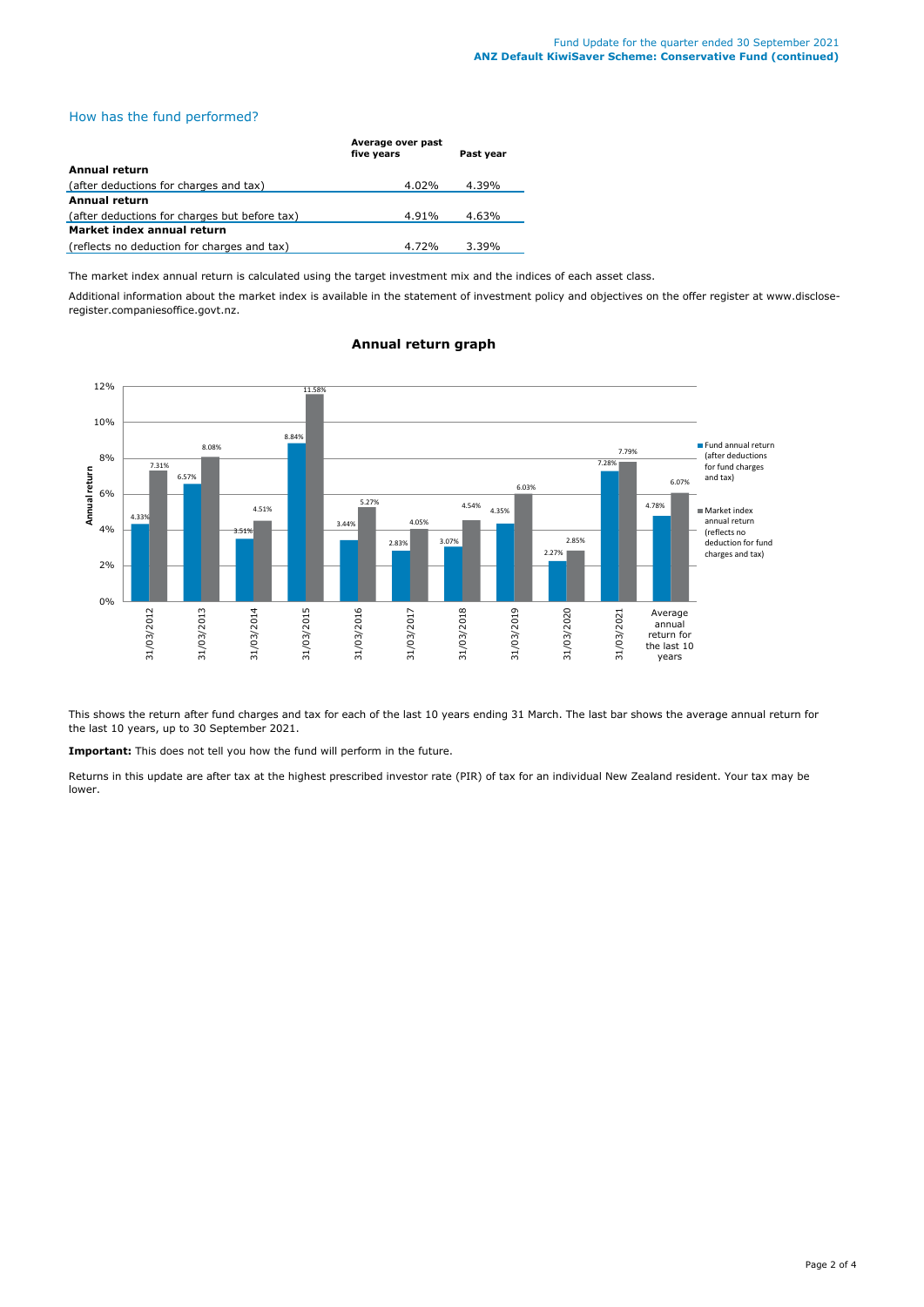## What fees are investors charged?

Investors in the Conservative Fund are charged fund charges. In the year to 31 March 2021 these were:

|                                             | % of net asset value          |  |
|---------------------------------------------|-------------------------------|--|
| Total fund charges <sup>1</sup>             | 0.45%                         |  |
| Which are made up of:                       |                               |  |
| Total management and administration charges | 0.45%                         |  |
| Including:                                  |                               |  |
| Manager's basic fee                         | 0.38%                         |  |
| Other management and administration charges | 0.07%                         |  |
| <b>Total performance based fees</b>         | 0.00%                         |  |
|                                             | Dollar amount per<br>investor |  |
| <b>Other charges</b>                        |                               |  |
| Membership fee <sup>2</sup>                 | \$18                          |  |

Investors are not currently charged individual action fees for specific actions or decisions (for example, for withdrawing from or switching funds). See the PDS for more information about Scheme fees.

Small differences in fees and charges can have a big impact on your investment over the long term.

#### Example of how this applies to an investor

Sarah had \$10,000 in the fund at the start of the year and did not make any further contributions. At the end of the year, Sarah received a return after fund charges were deducted of \$439 (that is 4.39% of her inital \$10,000). Sarah also paid \$18 in other charges. This gives Sarah a total gain after tax of \$421 for the year.

### What does the fund invest in?

## **Actual investment mix<sup>3</sup> Target investment mix<sup>3</sup>**

This shows the types of assets that the fund invests in. This shows the mix of assets that the fund generally intends to invest in.